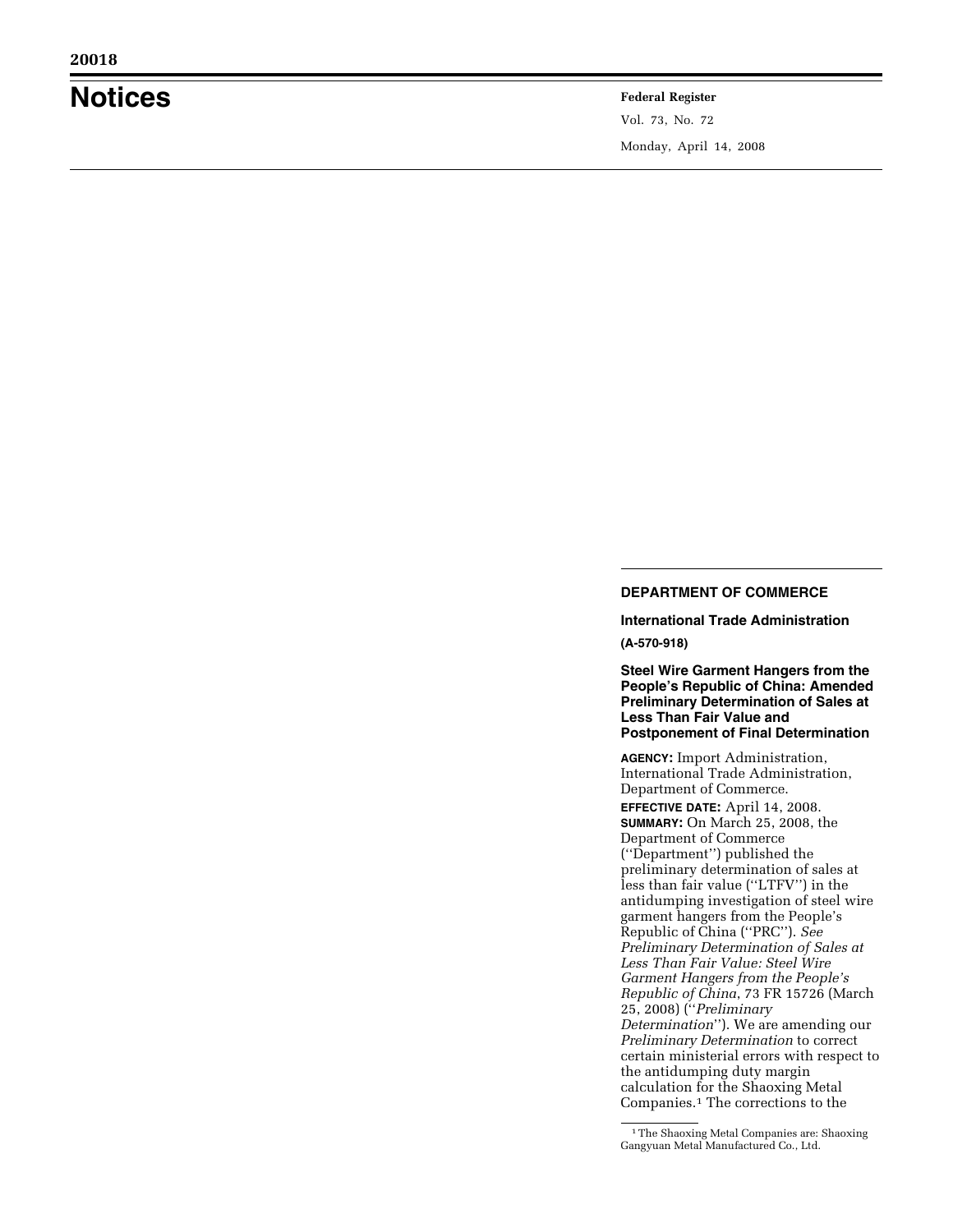Shaoxing Metal Companies' margin also affect the margin assigned to the PRC-Wide entity and the margin applied to companies receiving a separate rate.

**FOR FURTHER INFORMATION CONTACT:** 

Irene Gorelik, AD/CVD Operations, Office 9, Import Administration, International Trade Administration, U.S. Department of Commerce, 14th Street and Constitution Avenue, N.W., Washington, DC, 20230; telephone: (202) 482-6905.

**SUPPLEMENTAL INFORMATION:** On March 25, 2008, the Department published in the **Federal Register** the preliminary determination that steel wire garment hangers from the PRC are being, or are likely to be, sold in the United States at LTFV, as provided in section 733 of the Tariff Act of 1930, as amended (''Act''). *See Preliminary Determination*.

On March 25, 2008, the Shaoxing Metal Companies and certain separaterate recipients2 filed timely allegations of ministerial errors contained in the Department's *Preliminary Determination*. Additionally, on March 26, 2008, and March 27, 2008, Shaoxing Metal Companies and an interested party filed additional comments with respect to the ministerial error allegations, which the Department removed from the record pursuant to sections 351.224(c)(3) and 351.302(d) of the Department's regulations.3 On March 27, 2008, M&B Metal Products Company, Inc. (''Petitioner7rdquo;) filed comments with respect to information missing from the public record that was referenced in Shaoxing Metal Companies' ministerial errors allegations.

After reviewing the allegations, we have determined that the *Preliminary Determination* included significant ministerial errors. Therefore, in

3*See* Memorandum to the File from Irene Gorelik, Senior Analyst, Office 9; Antidumping Duty Investigation of Steel Wire Garment Hangers from China: Removal from the Official and Public Record of Untimely Ministerial Error Comments following the Preliminary Determination, dated March 31, 2008, and Memorandum to the File from Irene Gorelik, Senior Analyst, Office 9; Antidumping Duty Investigation of Steel Wire Garment Hangers from China: Additional Removal from the Official and Public Record of Untimely Ministerial Error Comments following the Preliminary Determination, dated March 31, 2008.

accordance with section 351.224(e) of the Department's regulations, we have made changes, as described below, to the *Preliminary Determination*.

#### **Period Of Investigation**

The period of investigation (''POI'') is January 1, 2007, through June 30, 2007. This period corresponds to the two most recent fiscal quarters prior to the month of the filing of the petition, July 31, 2007. *See* section 351.204(b)(1) of the Department's regulations.

#### **Scope Of Investigation**

The merchandise that is subject to this investigation is steel wire garment hangers, fabricated from carbon steel wire, whether or not galvanized or painted, whether or not coated with latex or epoxy or similar gripping materials, and/or whether or not fashioned with paper covers or capes (with or without printing) and/or nonslip features such as saddles or tubes. These products may also be referred to by a commercial designation, such as shirt, suit, strut, caped, or latex (industrial) hangers. Specifically excluded from the scope of this investigation are wooden, plastic, and other garment hangers that are classified under separate subheadings of the Harmonized Tariff Schedule of the United States (''HTSUS''). The products subject to this investigation are currently classified under HTSUS subheading 7326.20.0020.

Although the HTSUS subheading is provided for convenience and customs purposes, the written description of the merchandise is dispositive.

### **Significant Ministerial Error**

Ministerial errors are defined in section 735(e) of the Act as ''errors in addition, subtraction, or other arithmetic function, clerical errors resulting from inaccurate copying, duplication, or the like, and any other type of unintentional error which the administering authority considers ministerial.'' Section 351.224(e) of the Department's regulations provides that the Department ''will analyze any comments received and, if appropriate, correct any significant ministerial error by amending the preliminary determination.'' A significant ministerial error is defined as a ministerial error, the correction of which, singly or in combination with other errors, would result in (1) a change of at least five absolute percentage points in, but not less than 25 percent of, the weighted-average dumping margin calculated in the original (erroneous) preliminary determination, or (2) a difference

between a weighted-average dumping margin of zero or *de minimis* and a weighted-average dumping margin of greater than *de minimis* or vice versa. *See* section 351.224(g) of the Department's regulations.

## **Ministerial Error Allegations**

#### *Brokerage and Handling and Freight*

The Shaoxing Metal Companies argue that the Department incorrectly applied the surrogate value for brokerage and handling and freight on a per-kilogram basis, rather than on a per-piece basis. The Shaoxing Metal Companies contend that the resulting weighted-average dumping margin was significantly inflated. *See* Memorandum to the File from Julia Hancock, through Alex Villanueva, Program Manager, AD/CVD Operations, Office 9: Analysis Memorandum for the Preliminary Determination of the Antidumping Duty Investigation of Steel Wire Garment Hangers from the People's Republic of China: Shaoxing Entity, dated March 18, 2008. The Shaoxing Metal Companies state that a correction to the units of measure applied to the brokerage and handling and freight would significantly reduce the calculated dumping margin, and would constitute a significant error as set forth in the statute. Therefore, the Shaoxing Metal Companies urge that the unit of measure applied to the brokerage and handling and freight surrogate values be corrected in the margin calculation program and in the company analysis memorandum.

We agree that the Department did not apply the correct unit of measure to the brokerage and handling and freight surrogate values. This error qualifies as a ministerial error in accordance with section 735(e) of the Act. Moreover, when considered in combination with the other corrections discussed below, this error constitutes a significant ministerial error in accordance with section 351.224(g) of the Department's regulations.

## *Adjustment to QTYUKG for Tongzhou's Sales*

The Shaoxing Metal Companies allege an additional clerical error with respect to the adjustment to the quantity expressed in kilograms (''QTYUKG'') field in Tongzhou's sales listing. The Shaoxing Metal Companies argue that a particular adjustment to the QTYUKG field in Tongzhou's sales listing, which is combined with the respective sales listings of Gangyuan and Andrew, was not made in the *Preliminary Determination*. The Shaoxing Metal Companies state that the failure to adjust this field in Tongzhou's sales

<sup>(&#</sup>x27;'Gangyuan''), Shaoxing Andrew Metal Manufactured Co., Ltd., and Shaoxing Tongzhou Metal Manufactured Co., Ltd. (''Tongzhou7rdquo;) and Company X.

<sup>2</sup>The separate-rate recipients that submitted a ministerial error allegation are: Zhejiang Lucky Cloud Hanger Co., Ltd, Shangyu Baoxiang Metal Product Co., Ltd., Shaoxing Liangbao Metal Products Co., Ltd., Shaoxing Meideli Metal Products Co., Ltd., Shaoxing Shunji Metal Clotheshorse Co., Ltd., and Shaoxing Zhongbao Metal Manufactured Co., Ltd., (collectively, ''SR Recipients'').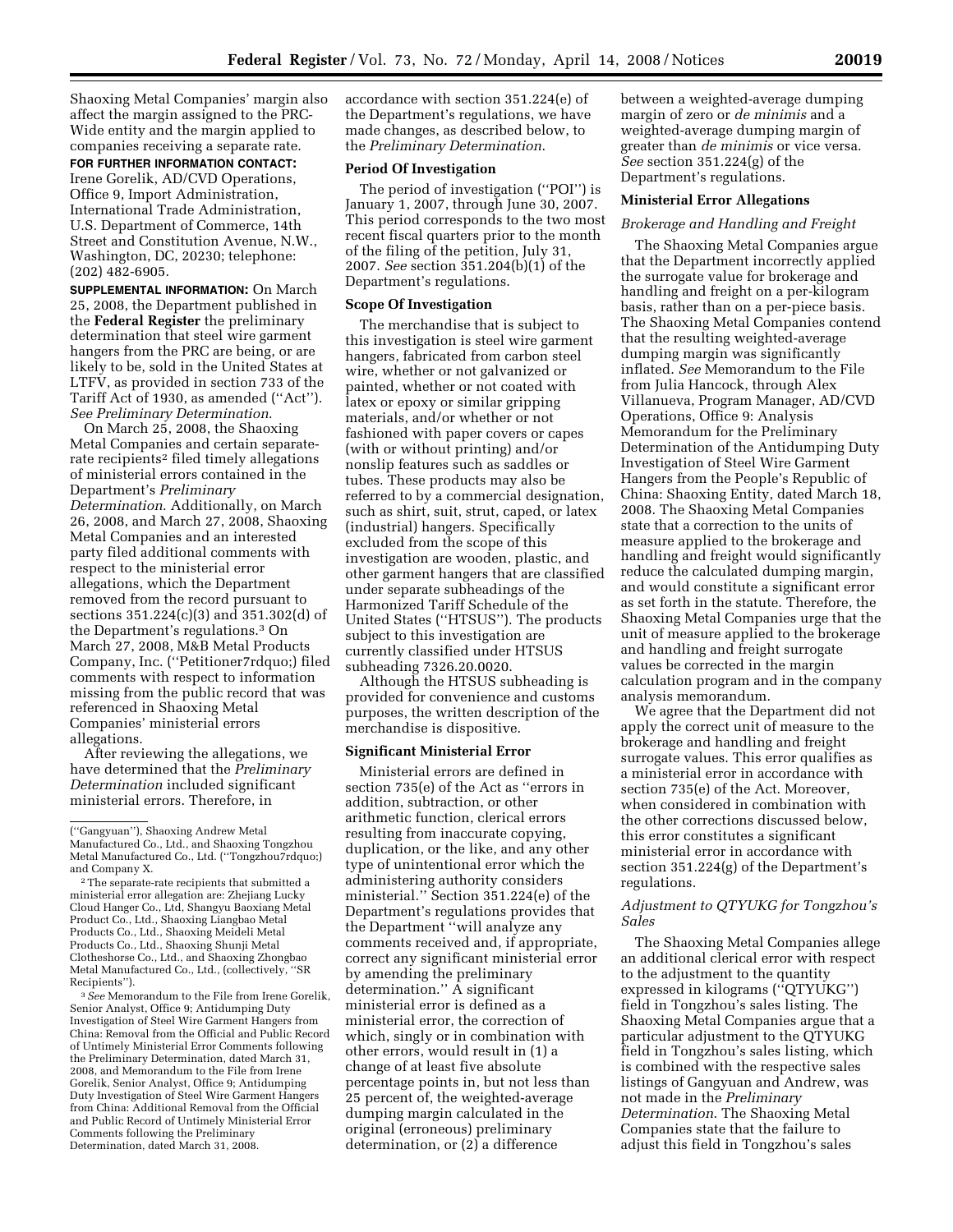listing also affects the margin calculation with respect to the units of measure applied to the brokerage and handling surrogate value.

The sales database submitted by the Shaoxing Metal Companies contained the error within the QTYUKG field, which counsel for Tongzhou addressed through electronic mail communications to the Department. These communications included a method to adjust the QTYUKG field within the margin calculation program, which would correct the sales database. *See* Memorandum to the File from Julia Hancock, Senior Case Analyst: Program Analysis for the Amended Preliminary Determination of Antidumping Duty Investigation of Steel Wire Garment Hangers from the People's Republic of China: Shaoxing Metal Companies, dated concurrent with this **Federal Register** notice (''Shaoxing Metal Companies' Amended Prelim Analysis Memorandum''). Although counsel for Tongzhou provided this adjustment, we did not adjust for the QTYUKG field from Tongzhou's sales listing in the *Preliminary Determination*. This error qualifies as a ministerial error in accordance with section 735(e) of the Act. Moreover, when considered in combination with the other correction discussed above, this error constitutes a significant ministerial error in accordance with section 351.224(g) of the Department's regulations.

# **Amended Preliminary Determination**

We determine that these allegations qualify as ministerial errors as defined in section 351.224(g) of the Department's regulations because they result in a change of more than five absolute percentage points to the Shaoxing Metal Companies' dumping margin. Accordingly, we have corrected the errors alleged by the Shaoxing Metal Companies and the SR Recipients. *See*  Shaoxing Metal Companies' Amended Prelim Analysis Memorandum.

As a result of correcting the above errors in the Shaoxing Metal Companies' margin, the margin for the companies granted separate-rate status must also be revised because the margin for those companies was partially derived from the Shaoxing Metal Companies' margin. *See* Memorandum to the File from Irene Gorelik, Analyst; Investigation of Steel Wire Garment Hangers from the People's Republic of China: Amended Preliminary Weight-Averaged Margin for Separate Rate Companies, dated concurrent with this **Federal Register** notice.

## **PRC-Wide Entity**

As a result of the Department's correction of the ministerial errors, we note that the PRC-Wide entity rate must also be revised. In the *Preliminary Determination*, the Department stated that ''as the single PRC-Wide rate, we have taken the simple average of: (A) the weighted-average of the calculated rates

of Shaoxing Metal Companies and Shanghai Wells and (B) the simple average of the petition rates that fell within the range of Shaoxing Metal Companies' and Shanghai Wells' individual transaction margins, resulting in a single rate applicable to the PRC-Wide entity of 221.05 %.'' *See Preliminary Determination*. However, due to the correction of the ministerial errors, the resulting single rate applicable to the PRC-Wide entity is 182.44 %, which is the simple average of: A) the weighted-average of the calculated rates for Shaoxing Metal Companies and Shanghai Wells and B) a simple average of petition rates based on U.S. prices and normal values within the range of the U.S. prices and normal values calculated for Shaoxing Metal Companies and Shanghai Wells. This rate applies to all entries of the merchandise under investigation with the exception of those entries from Shanghai Wells, the Shaoxing Metal Companies, and the separate-rate recipients. *See* Memorandum to the File from Irene Gorelik, Senior Analyst; Investigation of Steel Wire Garment Hangers from the People's Republic of China: Corroboration Memorandum for the Amended Preliminary Determination, dated concurrent with this **Federal Register** notice.

As a result of corrections of ministerial errors, the weighted-average dumping margins are as follows:

STEEL WIRE GARMENT HANGERS FROM THE PRC – AMENDED DUMPING MARGINS

| Exporter & Producer                                                                                   | Weighted-Average Deposit<br>Rate |
|-------------------------------------------------------------------------------------------------------|----------------------------------|
|                                                                                                       | 33.85%                           |
| Shaoxing Metal Companies: Shaoxing Gangyuan Metal Manufactured Co., Ltd., Shaoxing Andrew Metal Manu- |                                  |
|                                                                                                       | 56.98 %                          |
|                                                                                                       | 45.69 $%$                        |
|                                                                                                       | 45.69 $%$                        |
|                                                                                                       | 45.69 $%$                        |
|                                                                                                       | 45.69 %                          |
|                                                                                                       | 45.69 %                          |
|                                                                                                       | 45.69 %                          |
|                                                                                                       | 45.69 $%$                        |
|                                                                                                       | 45.69 %                          |
|                                                                                                       | 45.69 $%$                        |
|                                                                                                       | 45.69 %                          |
|                                                                                                       | 45.69 %                          |
|                                                                                                       | 45.69 $%$                        |
|                                                                                                       | 45.69 $%$                        |
|                                                                                                       | 182.44 %                         |

4The PRC-Wide entity includes Tianjin Hongtong Metal Manufacture Co. Ltd.

The collection of bonds or cash deposits and suspension of liquidation will be revised accordingly and parties will be notified of this determination, in accordance with section 733(d) and (f) of the Act.

## **Postponement Of The Final Determination**

In the *Preliminary Determination*, the Department stated that it would make its final determination for this antidumping duty investigation no later than 75 days after the preliminary determination.

Section 735(a)(2) of the Tariff Act of 1930 (''the Act'') provides that a final determination may be postponed until not later than 135 days after the date of